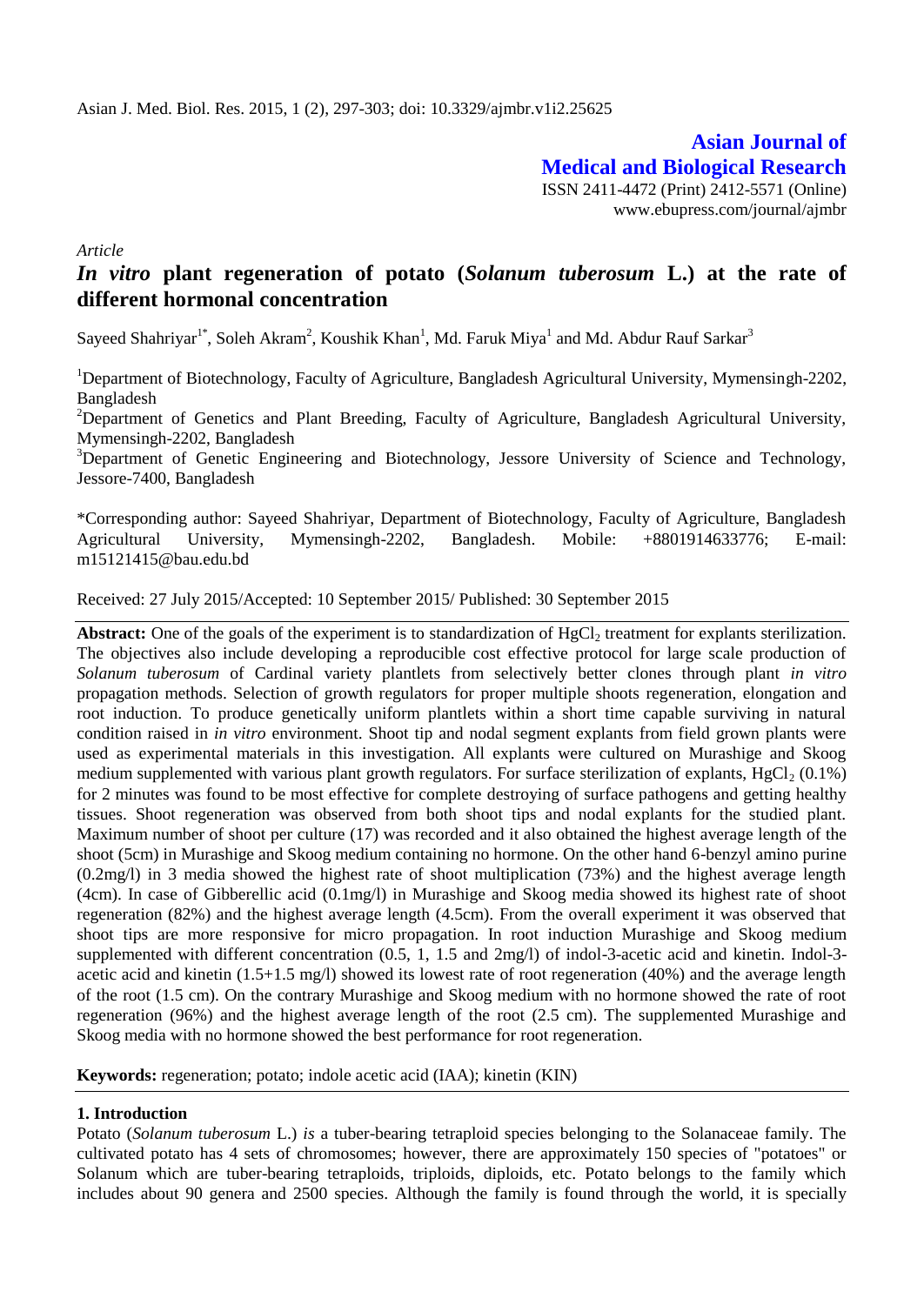concentrated in the tropical regions of Latin America (Cearley and Bolyard, 1997).Potato is not only an important vegetable crop but is also a substitute food crop next to rice and wheat in Bangladesh.The potato tuber is a modified stem. Its composition is about 70-75% water, 25-30% dry matter; high levels of starch (20% more or less); some sugars (<3%); there is 5-8% protein on dry weight basis.

The potato produces nearly twice the amount of calories per hectare than rice or wheat (Trujillo *et. al*., 2001). This crop is 83% more efficient than rice in producing protein. The tubers are one of the richest sources of B complex group of vitamins such as pyridoxine (vitamin  $B_6$ ) thiamin, niacin, pantothenic acid and folates. Fresh potato is a good source of antioxidant; vitamin-C.

The objectives of the experiment include standardization of  $HgCl<sub>2</sub>$  treatment for explants sterilization. To develop a reproducible cost effective protocol for large scale production of *Solanum tuberosum* of Cardinal variety plantlets from selectively better clones through plant *in vitro* propagation methods. Selection of growth regulators for proper multiple shoots regeneration, elongation and root induction. To produced genetically uniform plantlets. To obtain a large number of plantlets within a short time. To establish the *in vitro* raised plantlets in the natural conditions.

### **2. Materials and Methods**

The experiment was conducted at the Department of Genetic Engineering and Biotechnology, Jessore University of Science and Technology, Bangladesh.

Shoot tips and nodal segments were used for micro propagation of *Solanum tuberosum* (potato) a cultivar of cardinal. The surface sterilized explants were sized 1.0-1.5 cm in length.HgCl<sub>2</sub>(0.1%) was used as surface sterilizing agent at different time duration ranging from one to five minutes then washed thoroughly under running tap water and then treated with two drop of Tween-20 (wetting agent) for 5-6 minutes and then the materials were washed several times with distil water. Then savlon (ACI Ltd. BD) was used as detergent and surfactant. For plants nutrient basal salts were used which contains macro, micro nutrients and vitamins. In the present experiment different culture media with various growth regulators and additive were used for shoot tip and nodal segment culture: (a) Murashige and Skoog (Murashige and Skoog, 1962) medium with different concentrations of 6-benzyl amino purine, Gibberellic acid singly was used for shoot induction .For carbon source 3% sugar was used and the medium was solidified with 6-6.2% agar.(b) Half and full strength of medium with different concentration of indol-3-acetic acid and kinetin were used for root induction.

The pH of the medium was adjusted to 5.8 by using 1N NaOH. The media were autoclaved at  $121^{\circ}$ C for 20 min after adjusting the pH. The explants were inoculated on callus induction medium at  $25\pm2^{0}$ C for 3-6 weeks under white light (2500-3000 lux). The photoperiod was maintained generally 16 hours and 8 hours dark. The culture vessels such as test tube, bottle conical flask, measuring cylinders, glass rods, beakers, pipette pumps, parafilm, cotton plug, rubber bands, filter paper, aluminum foils, forceps, fire box, marker pen, spirit lam, needle, sharp blade, stereomicroscope, electronic balance, autoclave, pH meter, magnet stirrer, laminar airflow machine etc. were used as the present investigation. Data were recorded on the following parameters, different time duration for surface sterilization of explants, days to shoot regeneration, number of shoot per explants, days to root induction, number of root per explants.

### **3. Results**

This study deals with effects of different concentration of  $HgCl<sub>2</sub>$  with different duration on surface sterilization of explants, micro propagation and establishment of the obtained plantlets in nature. A number of experiments were conducted with different types of explants viz.; nodal segments, shoot tips. The explants were used for the induction of shoots and roots to the *in vitro* regenerated shoots.

Standardization for surface sterilization was carried out by trial and error experiments. Surface sterilization was carried out by  $0.1\%$  HgCl<sub>2</sub> solution at different time duration ranges from one to five minutes. The effects of different treatment duration on surface sterilization of explants are summarized in Table1.

When the explants were treated with  $0.1\%$  HgCl<sub>2</sub> solution for 1 minute, contamination was occurred as the treatments failed to kill the microorganism Murashige and Skoog attached to the explants.80% of explants found contamination free when treated for 1.5 minutes and 90% of nodal segments were found contamination free with healthy tissue when the explants were treated for 2 minutes. No contamination was found but partial and complete tissue killing was observed when explants were treated for long time (5 minutes).

When lower concentrations of  $HgCl<sub>2</sub>$  were used in short duration they fail to kill the microorganism Murashige and Skoog attached to the surface of the explants. As a result, all cultures were contaminated within 4-6 days of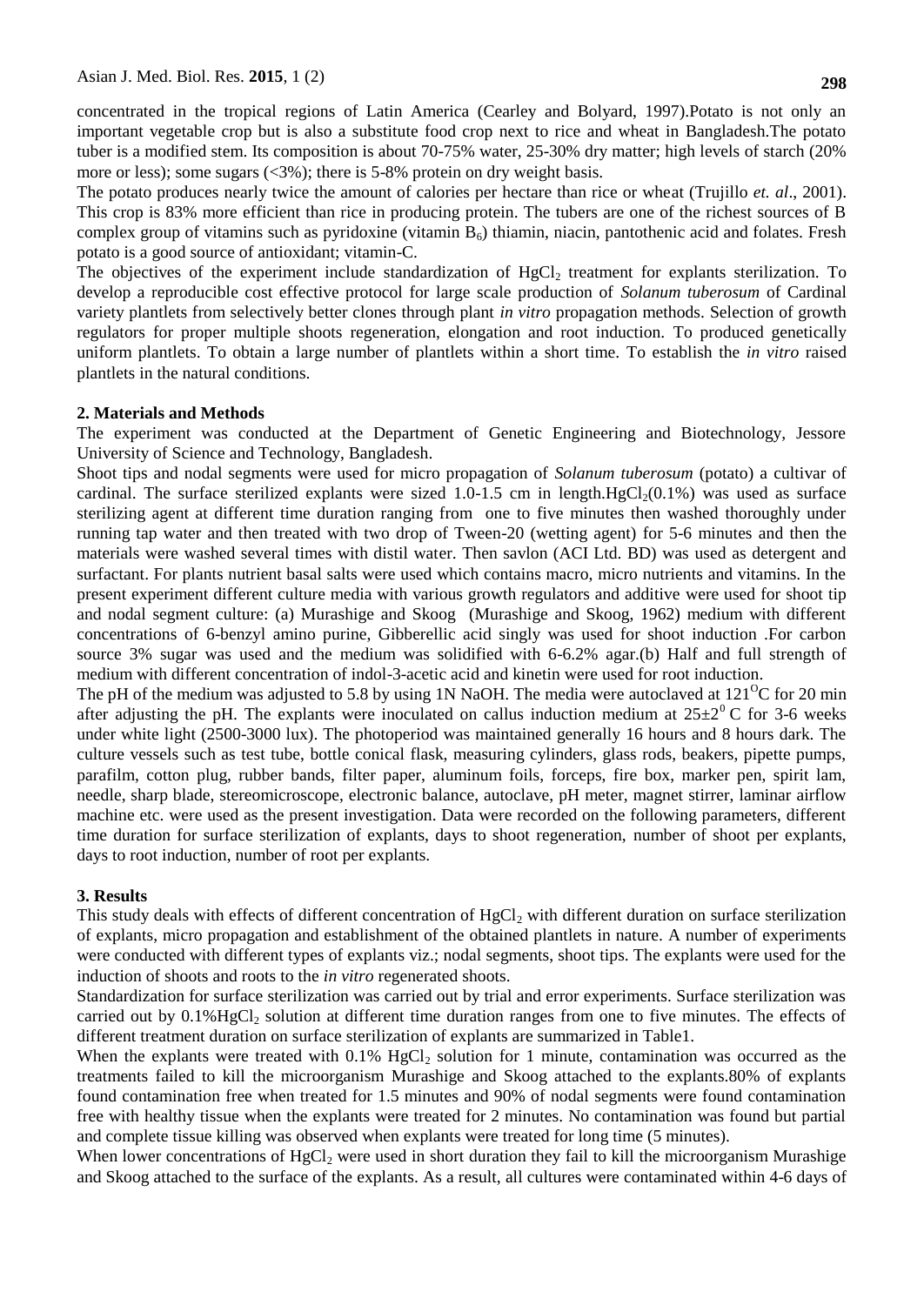inoculation. When higher concentrations of  $HgCl<sub>2</sub>$  were used in short duration, it showed some efficiency but when those higher concentrations were applied in long duration tissue killing occurred. Surface standardization of explants, treated with  $0.1\%$  HgCl<sub>2</sub> solution for 2 minutes was found most effective.

| <b>Treating</b><br>period | No. of different Contamination rate after days<br>in |                          |                          |                          |       |       | % of survival<br>explants |
|---------------------------|------------------------------------------------------|--------------------------|--------------------------|--------------------------|-------|-------|---------------------------|
| Minutes Hgcl <sub>2</sub> | explants                                             |                          |                          |                          | 10    | 12    |                           |
|                           | 20                                                   |                          |                          | $\sigma$                 | 8     | 10    | 0.0                       |
|                           | 20                                                   | $\overline{\phantom{a}}$ | $\overline{\phantom{0}}$ |                          |       |       | 80                        |
|                           | 20                                                   | $\overline{\phantom{0}}$ | -                        | $\overline{\phantom{0}}$ |       |       | 90                        |
|                           | 20                                                   | ∗                        | ∗                        | ∗                        | ∗     | *     | 42                        |
|                           | 20                                                   | $***$                    | $***$                    | $***$                    | $***$ | $***$ | 10                        |
|                           | 20                                                   | ***                      | ***                      | ***                      | ***   | ***   | 0.0                       |

**Table 1. Effects of different time duration 0.1% HgCl<sup>2</sup> for surface sterilization of explants.**

Note:  $-$  = No contamination

\*= Partial tissue killing

\*\*=Moderate tissue killing

\*\*\*=Complete tissue killing

Different growth regulators including 6-benzyl amino purine and gibberellic acid were used in different concentration for induction of direct shoot buds from nodal explants and shoot tips of potato (Figure 1). Nodal segments and shoot tips underwent direct organogenesis in the Murashige and Skoog media having different concentration and combinations of growth regulators.*In vitro* regeneration of intertnodal segment was found (Figure2).

In consideration of 6-benzyl amino purine, four different concentrations (0.1, 0.2 and 0.3) were used to test their effects on multiple shoot induction from shoot tips and nodal segments. Results of this study have been presented in Table 2. The highest percentage of shoot multiplication (73%) was noticed in Murashige and Skoog +0.2mg/l 6-benzyl amino purine. The maximum numbers of shoots per culture were obtained 12 in this concentration within 10-15 days. The highest length of shoot was recorded 4 cm.

The lowest percentage of shoot multiplication was 56% and length of shoot was 3 cm was obtained in Murashige and Skoog  $+ 0.1$  mg/l 6-benzyl amino purine within 15-20 days.

| Hormone<br>used in MS medium inoculated<br>mg/l | supplement No. of explants $\%$ | explants<br>responded | formation | per culture | of Days to shoot No. of shoots Highest length of<br>shoots<br>in<br>cm<br>$(M\pm S.E.)$ |
|-------------------------------------------------|---------------------------------|-----------------------|-----------|-------------|-----------------------------------------------------------------------------------------|
| <b>BAP</b>                                      |                                 |                       |           |             |                                                                                         |
| 0.1                                             | 20                              | 56                    | $15-20$   |             | $3+0.29$                                                                                |
| 0.2                                             | 20                              | 73                    | $10-15$   |             | $4 \pm 0.58$                                                                            |
| 0.3                                             | 20                              | 65                    | $12 - 18$ | 10          | $3.5 \pm 0.29$                                                                          |
| $MS_0$                                          | 20                              | 95                    | $9 - 14$  |             | $5.0 \pm 0.58$                                                                          |

**Table 2. Effects of different concentration of cytokinetinin (6-benzyl amino purine) on multiple shoot regeneration from shoot tips and nodal segments.** 

Different concentration of gibberellic acid (0.1, 0.2 and 0.3mg/l) were tested to find out their effects on multiple shoot induction from shoot tips and nodal segments. Results are shown in Table 3. The highest percentage of response of shoot multiplication (82%) was noted in Murashige and Skoog + 0.1 mg/l gibberellic acid. The maximum numbers of shoots per culture were obtained 15 in this concentration within 9-12 days. The highest length of shoot was recorded 4.5 cm.

A gradual decline in shoot induction was observed when gibberellic acid concentration was increased above 0.1 mg/l. The lowest percentage of shoot multiplication was 63% and length was 3 cm obtained in Murashige and Skoog +0.3 mg/l gibberellic acid within 10-15` days.

Murashige and Skoog media with no hormone was also tested to find out its effect on multiple shoot induction from shoot tips and nodal segments. Results are shown in Table 3. Ten explants were inoculated into the Murashige and Skoog hormone free media . 95% of explants responded within 7-10 days and the number of the shoots per culture was 17. The highest length of the shoot was found 5 cm. it is observed from the data analysis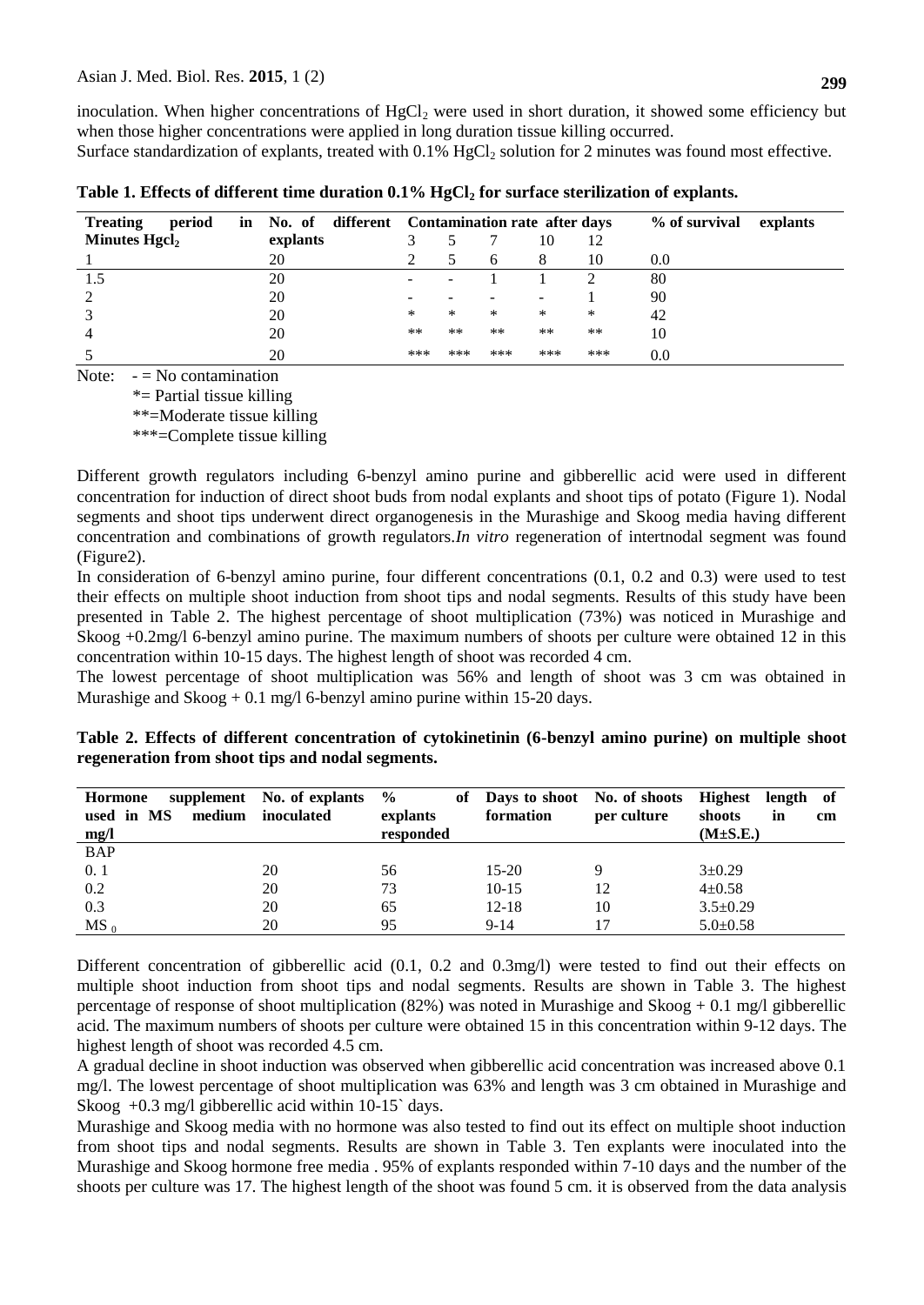that shoot regeneration in Murashige and Skoog media without hormone was higher than the response in 6 benzyl amino purine and gibberellic acid supplemented media.

3 cm obtained in Murashige and Skoog +0.3 mg/l gibberellic acid within 10-15` days.

Murashige and Skoog media with no hormone was also tested to find out its effect on multiple shoot induction from shoot tips and nodal segments. Results are shown in Table 3. Ten explants were inoculated into the Murashige and Skoog hormone free media. 95% of explants responded within 7-10 days and the number of the shoots per culture was 17. The highest length of the shoot was found 5 cm. it is observed from the data analysis that shoot regeneration in Murashige and Skoog media without hormone was higher than the response in 6 benzyl amino purine and gibberellic acid supplemented media. Multiple shooting and rooting in a hormone free media also showed the best performance (Figure 3).

|                          | Table 3. Effects of different concentration of gibberellic acid on multiple shoot regeneration from shoot |  |
|--------------------------|-----------------------------------------------------------------------------------------------------------|--|
| tips and nodal segments. |                                                                                                           |  |

| supplement<br>Hormone<br>used in MS medium<br>mg/l | of<br>No.<br>explants<br>inoculated | $\frac{6}{9}$<br>оf<br>explants<br>responded | Days to shoot No. of shoots<br>formation | per culture | Highest length of<br>shoots in cm<br>$(M\pm S.E.)$ |
|----------------------------------------------------|-------------------------------------|----------------------------------------------|------------------------------------------|-------------|----------------------------------------------------|
| GA <sub>3</sub>                                    |                                     |                                              |                                          |             |                                                    |
| 0.1                                                | 20                                  | 82                                           | $9 - 12$                                 | 15          | $4.5 \pm 0.29$                                     |
| 0.2                                                | 20                                  | 75                                           | $9 - 14$                                 | 13          | $4\pm 0.14$                                        |
| 0.3                                                | 20                                  | 63                                           | $10-15$                                  | 10          | $3 \pm 0.43$                                       |
| $MS_0$                                             | 20                                  | 95                                           | 7-10                                     |             | $5 \pm 0.58$                                       |

Here, M= Mean; S.E. = Standard Error



 **(Shoot tips). (Inter nodal segment).** 



**Figure 1. Inoculation of potato explants Figure 2.** *in vitro* **plant regeneration from** 

Micro shoots were inoculated in Murashige and Skoog and (½)Murashige and Skoog media supplemented with growth regulators. In case of indol-3-acetic acid and kinetin combination, shoots were excised from *in vitro*  grown cultures and sub-cultured in both full and half strength of Murashige and Skoog medium supplemented with different concentration(0.5,1,1.5 and 2mg/l) of indol-3-acetic acid and kinetin. In root induction *in vitro* regenerated shoots half Murashige and Skoog medium was found to be the much longer than those in full Murashige and Skoog for *in vitro* rooting. But in full Murashige and Skoog medium, most of the culture produced healthy root system with little bit basal callus formation. The lowest percentage of root induction was 40% recorded in Murashige and Skoog medium supplemented with 1.5mg/l (indol-3-acetic acid+kinetin). The lowest mean number of root (4.25) and mean root length (1.5 cm) were found. The highest percentage (96%) was found in the  $MS_0$  media and mean root number was 6.25 and the mean root length was 2.5 cm. Higher concentration of hormone showed negative effect on root induction.

Plants propagated *in vitro* are not transferred readily to an open soil environment. A weanling stage is usually used in which the plants transferred from *in vitro* condition in to humid conditions of green house and the humidity is then reduced gradually over three to four weeks to that of the open soil environment. In the present finding different attempts were made to establish plantlets and the survival rate was found too high (85%) in the soil condition. When the regenerated plantlets formed well developed root system in Murashige and Skoog they were transferred to the soil. Before transplantation the individual rooted plantlet was brought out of the test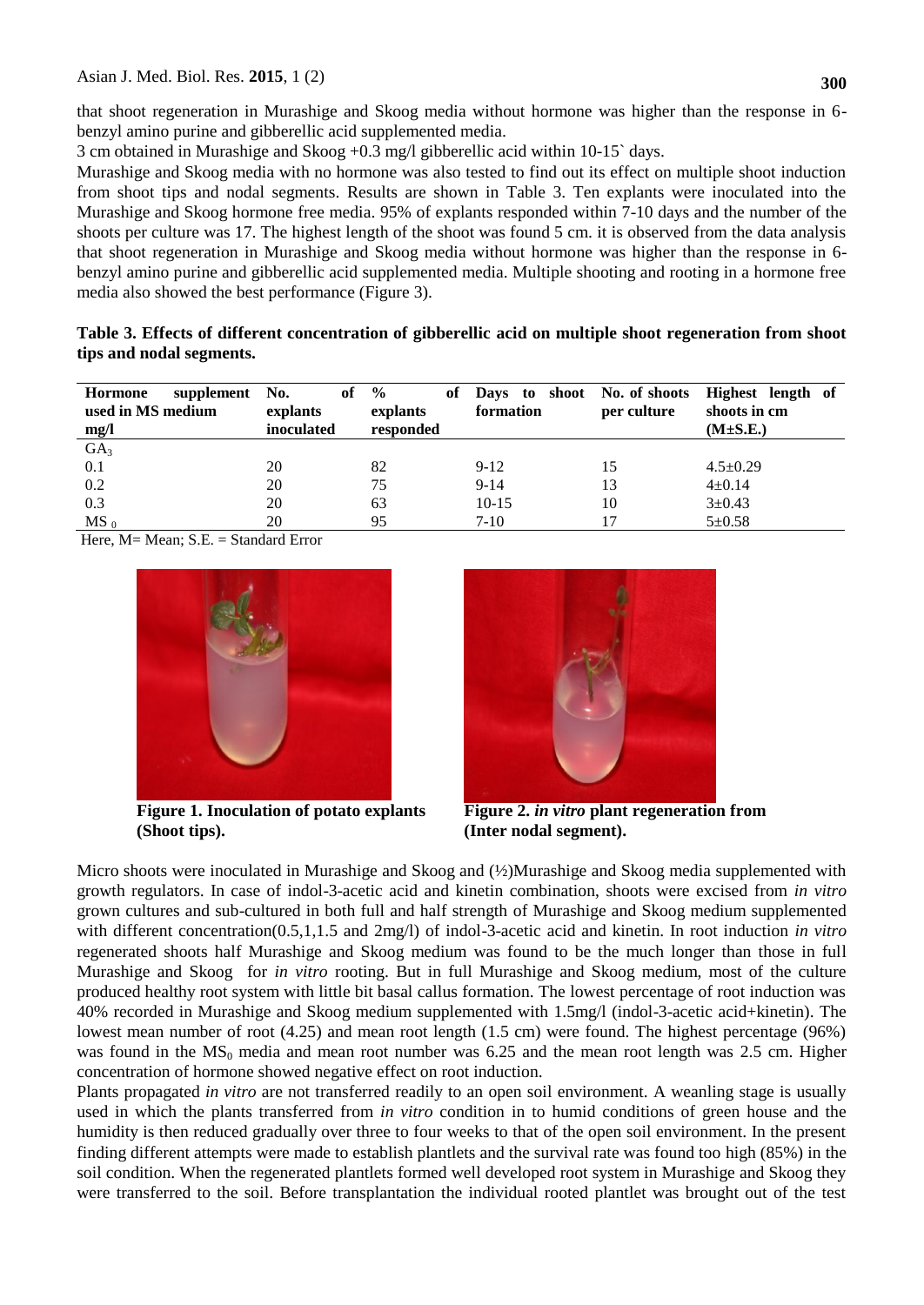tube and its root system was made agar gel free thronging continuous flowering of sterilized distilled water with taking care not to damage the root system. The plantlet then made ready for transplantation. *In vitro* rooted plantlets were initially planted in especially made plastic trays and later in small pots containing garden soil, compost and sand at the ration of (2:2:1) or a mixture of sterile sand, soil and farmyard manure (1:1:1). Each pot was enclosed with a polythene bag after watering and maintained in growth chamber. Bags are progressively opened weekly. After three weeks of indoor condition acclimatization have been completed, plantlets were transferred to large pots for further growth. These were further transferred to the field. No morphological variation was noticed on these plants when compared to field grown plants.

| Table 4. Effects of different concentrations of auxins (indol-3-acetic acid and $\alpha$ -napthalene acetic acid) in |
|----------------------------------------------------------------------------------------------------------------------|
| Murashige and Skoog medium on root induction from regenerated shoots.                                                |

| Hormonal         |     | No. of shoot | Shoot derived from the explants of mature plants |                   |                     |                 |  |
|------------------|-----|--------------|--------------------------------------------------|-------------------|---------------------|-----------------|--|
| supplement       | for | sub-cultured | % of rooting                                     | <b>Days</b><br>to | root Average no. of | root<br>Average |  |
| rooting $(mg/L)$ |     |              |                                                  | generation        | roots               | length(cm)      |  |
| IAA+NAA          |     |              |                                                  |                   |                     |                 |  |
| $0.5 + 0.5$      |     | 20           | 50                                               | $15-20$           | 6.00                | 1.75            |  |
| $1.0 + 1.0$      |     | 20           | 65                                               | $12 - 15$         | 7.25                | 2.00            |  |
| $1.5 + 1.5$      |     | 20           | 40                                               | 14-18             | 4.25                | 1.50            |  |
| $2.0 + 2.0$      |     | 20           | 72                                               | $10-12$           | 8.00                | 2.25            |  |
| $MS_0$           |     | 20           | 96                                               | 7-10              | 6.25                | 2.50            |  |



**Figure 3. Multiple shooting and rooting of the explants.**

## **4. Discussion**

The present research was conducted with a view to developing a reproducible protocol for rapid propagation of potato. *In vitro* technique provides a viable alternative technique of mass production of healthy plants with uniform characteristic methods (Lim and Kong, 1985). The techniques are becoming popular as an alternative means of vegetative propagation for commercially important plants. With the help of tissue culture it is possible to propagate a huge number of plantlets from single explants within shorter span of time (Bajaj *et. al*., 1981). There have been many reports on using  $HgCl<sub>2</sub>$  for surface sterilization of explants from field grown plants (Boxus, 1974). In other research work Druart and Gruselle, (1986) described that concentrations of disinfectants and suspended times are adjusted according the sensitivity of explants to sterilants.

In the present study plant materials from field grown plants were used as explants for primarily establishment of culture. The results obtained in the present investigation are discussed in the following paragraph with an endeavor to justify them.

For many Kinds of in vitro experiments, surface sterilization is essential to free the culture from microbial contamination. For surface sterilization of explants, many workers used many type of sterilizing agents with different concentration. The treatment may include 1% solution of sodium hypochloride, 70% alcohol, 0.1% HgCl<sub>2</sub> solution, 1% silver nitrate solution (Hoque, 2010). There are also many other reports of using HgCl<sub>2</sub> (Bhowani and Razdan, 1983) for surface sterilization of the explants. HgCl<sub>2</sub> (0.1%) Was used for three minutes in different crops (Shirin *et.al*., 2007)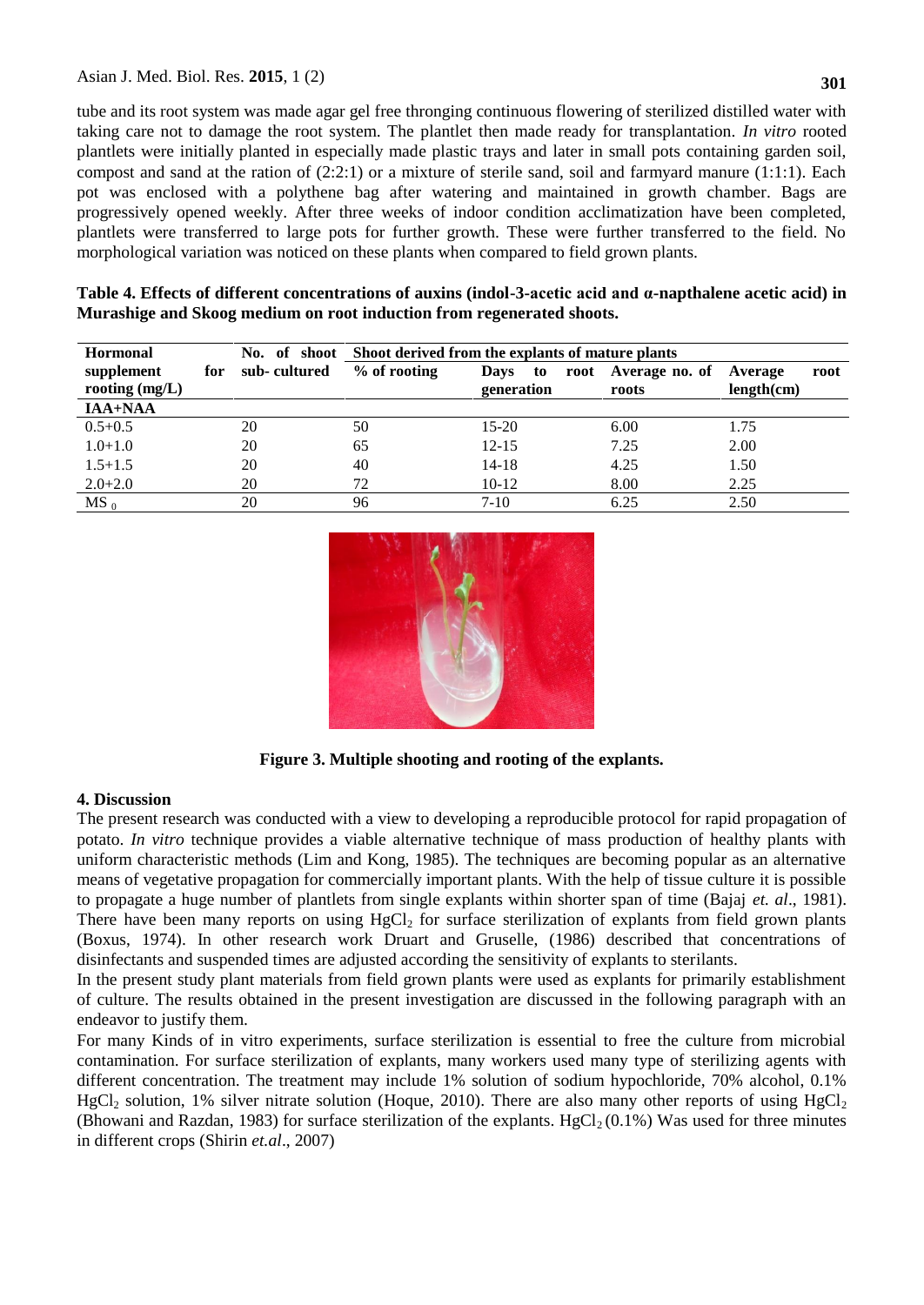From the result it is observed that about 90% explants were contamination free with no tissue damage when treated with 0.1% HgCl<sub>2</sub> solution for 2 minutes, was considered to be the most effective and suitable for shoot multiplication.

In recent study, shoot tip and nodal segment of explants were taken from young, newly formed portions of the plants for shoots multiplication. This plant highly responded in Murashige and Skoog hormone free medium. In 6-benzyl amino purine concentration, the highest percentage of culture responded (73) was found in medium containing 0.2 mg/l 6-benzyl amino purine. The maximum numbers of shoots per culture were obtained 15 in this concentration within 9-12 days.

The shoot development as well as the rooting of generated shoots is especially important for establishing tissue culture derived shoots. Although in most of the cases regenerated shoots produced roots spontaneously. The highest percentage of root induction was 96% recorded in Murashige and Skoog medium where mean number of root (10.45) and mean root length (2.5 cm) were found. The lowest percentage (40%) was found in the Murashige and Skoog medium supplemented with (indol-3-acetic acid+ kinetin) 1.5 mg/l and mean root number was (4.25) and the mean root length was 1.5 cm. The root organogenesis in shooting medium is not common and usually shoot organogenesis occurs on regeneration media (Struik and Wiersema, 1999). The rooting of the shoots occurred on  $(½)$  strength of Murashige and Skoog medium supplemented with indol-3-butaric acid or  $\alpha$ napthalene acetic acid. The use of low salt Murashige and Skoog medium for rooting of the in vitro induced shoots is a very common practice (Hossain and Islam, 2013).

From the result, it is concluded that a large number of plants can be raised from even small size explants within a short span of time for potato. It also provides reliable and economical method of maintaining pathogen free plants in a state that can allow rapid multiplication and also facilitates exchange of germplasm and its transportation and also can be used for commercial purpose in medicinal industries specially in off season.

### **5. Conclusions**

The result of this study set a standard of HgCl<sub>2</sub> treatment for explants sterilization of *Solanum tuberosum*. More importantly the study provides a suitable result in selection of growth regulators for proper multiple shoots regeneration, elongation and root induction in case of producing genetically uniform plantlets. The techniques are becoming popular as an alternative means of vegetative propagation for commercially important plants like potato. The *in vitro* technique of propagation has a number of advantages over conventional method and it can be widely used for commercial micro propagation.

#### **Conflict of interest**

None to declare.

### **Acknowledgements**

The authors are grateful to the Department of Genetic Engineering and Biotechnology, Jessore University of Science and Technology.

### **References**

- Bajaj YPS, 1981. Regeneration of plants from potato meristems freeze preserved for 24 months. Euphytica, 30(1): 141-145.
- Bhojwani SS, 1990. Plant tissue culture: Applications and limitations. Elsevier Sci. Publ. AMurashige and Skoog terdam, the Netherlands. pp. 461.
- Boxus P, 1974. The production of strawberry plants by in vitro micro propagation. J. Hort. Sci. 49:209-210.
- Cearley JA and MG Bolyard, 1997. Regeneration of *Solanum tuberosum* cv. Katahdin from leaf explants in vitro. Am. Potato J., 74: 125-129.
- Druat P and R Grusella, 1986. In: Y.P.S.Bajaj(ed.). Biotechnology in agriculture and foresty, Vol.I.Springer;Berlin. Fruit trees, I: plum (Prunus domestica). pp. 130-154.
- Hossain MM and MR Islam, 2013. Seed potato production technology for small-scale low input framers in Bangladesh. In: Peter K.V. and P. Hazra (eds). Handbook of Vegetables. Stadium Press, Houston, Taxas, USA.
- Hoque ME, 2010. *In vitro* regeneration potentiality of Potato under Different Hormonal Combination Department of Biotechnology. Agril. Sci., 6 (6): 660-663.